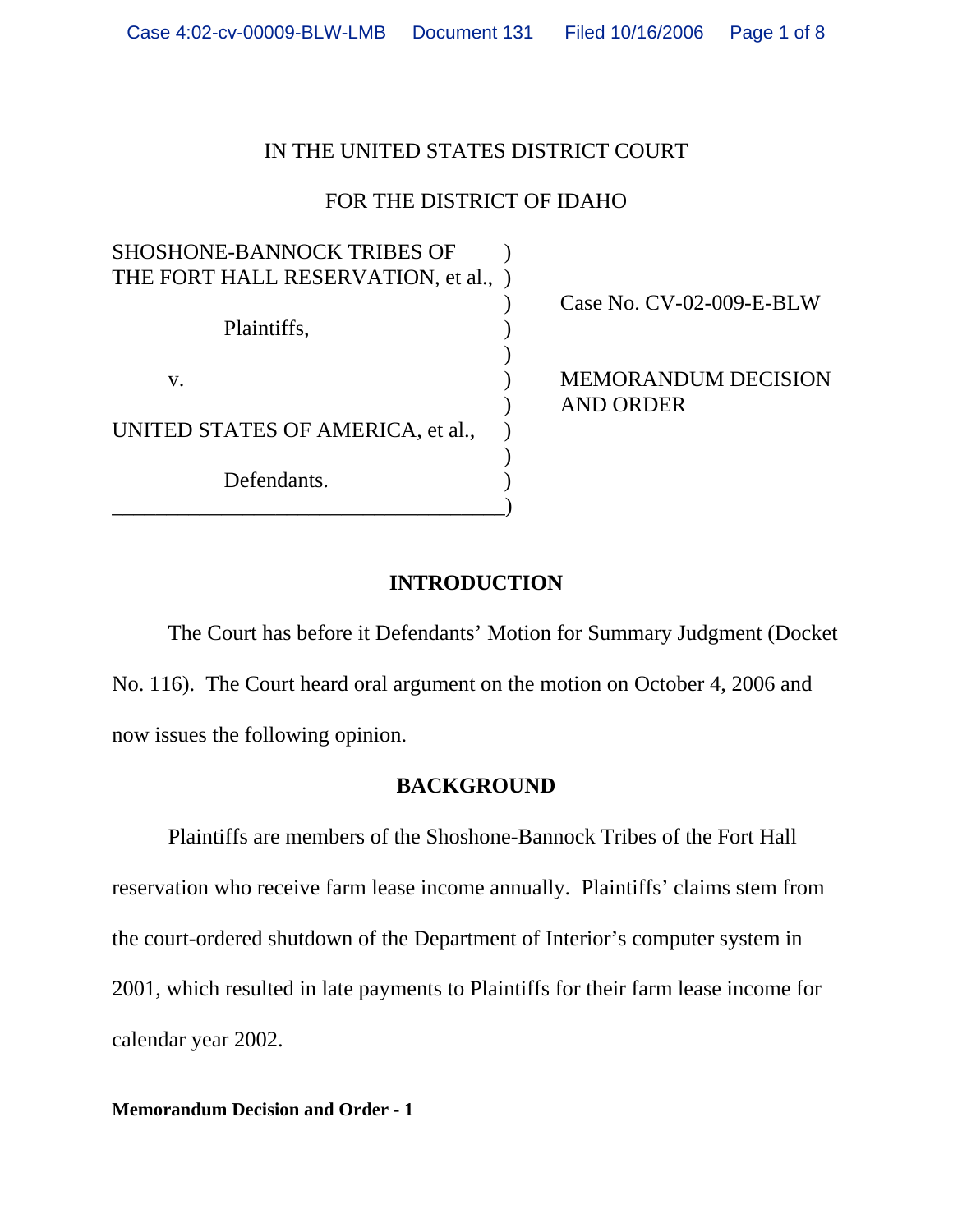After several failed attempts to settle the case, the Court certified the case as a class action on September 27, 2005. Defendants now seek summary judgment based on lack of jurisdiction.

### **ANALYSIS**

Jurisdiction over any suit against the United States requires a clear statement from the United States waiving sovereign immunity. *See United States v. White Mountain Apache Tribes*, 537 U.S. 465, 472 (2003). The consent to be sued must be unequivocally expressed. *Id*. The Tucker Act contains such a waiver, "giving the Court of Federal Claims jurisdiction against the United States founded either upon the Constitution, or any Act of Congress." *Id*. Its companion statute, the Indian Tucker Act, "confers a like waiver for Indian tribal claims that otherwise would be cognizable in the Court of Federal Claims if the claimant were not an Indian tribe." *Id*. (internal quotations and citations omitted). However, neither Act, "creates a substantive right enforceable against the Government by a claim for money damages." *Id*.

To state a claim under the Indian Tucker Act "a Tribe must identify a substantive source of law that establishes specific fiduciary or other duties, and allege that the Government has failed faithfully to perform those duties." *United States v. Navaho Nation*, 537 U.S. 488, 506 (2003). "If that threshold is passed,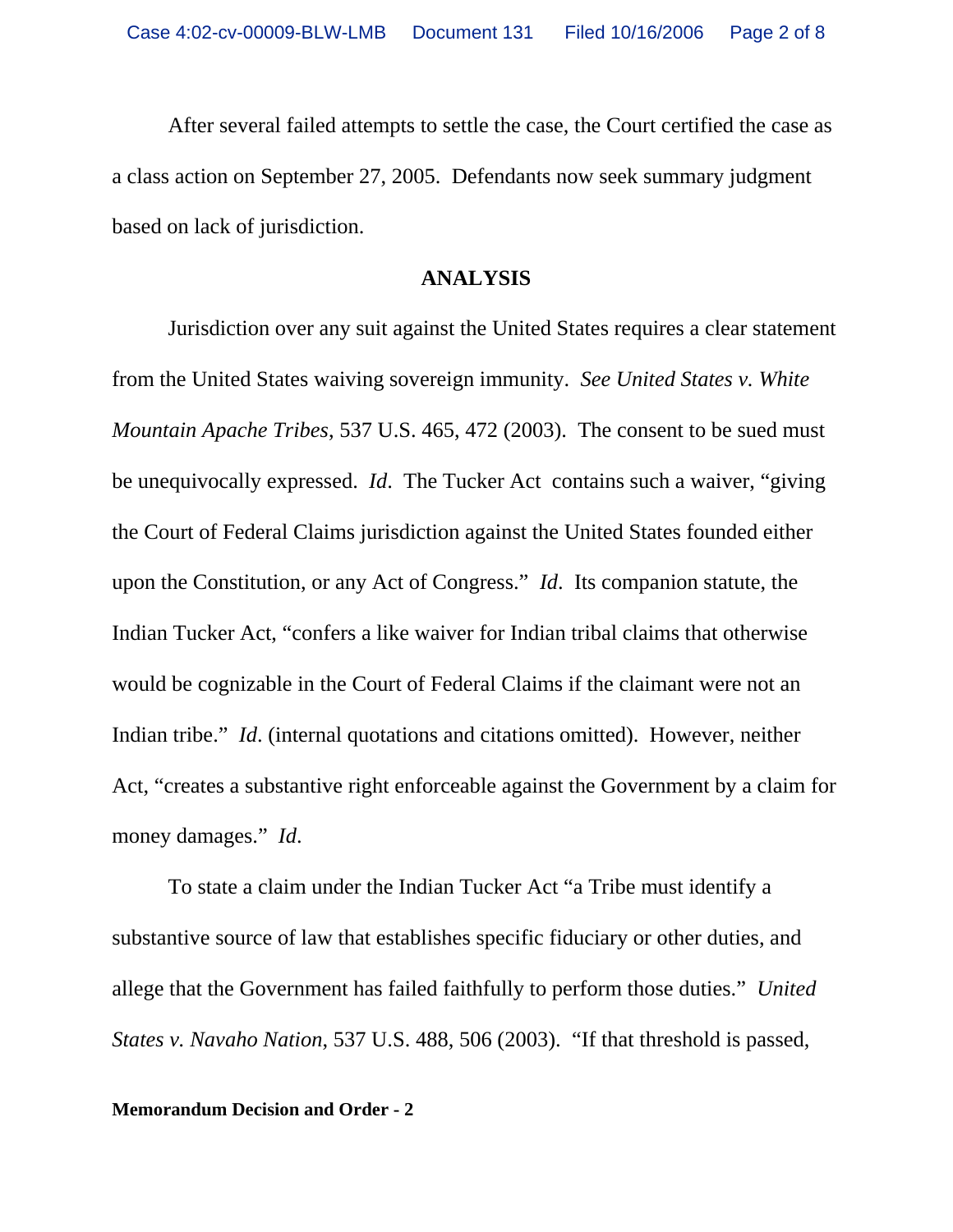the court must then determine whether the relevant source of substantive law can be interpreted as mandating compensation for damages sustained as a result of a breach of the duties the governing law imposes." *Id*. (internal quotations and citations omitted). A general trust relationship between the United States and the Indian people can reinforce a conclusion that a relevant statute or regulation imposes fiduciary duties, but that general trust relationship alone is insufficient to support jurisdiction under the Indian Tucker Act. *Id*. "Instead, the analysis must train on specific rights-creating or duty-imposing statutory or regulatory prescriptions. Those prescriptions need not, however, expressly provide for money damages; the availability of such damages may be inferred." *Id*. (internal quotations and citations omitted).

To meet their burden, Plaintiffs reference certain statutes and regulations, including 25 U.S.C. §§ 403 and 25 C.F.R. Part 162, as creating a specific duty on the part of the Government. The Government agrees that 25 U.S.C. § 403 provides for short-term leasing of Indian allotments and requires proceeds of leased land to go to the allottee. The Government also agrees that 25 C.F.R. Part 162 provides regulations regarding the terms and conditions under which such lands may be leased. The Government argues, however, that neither provision creates a moneymandating duty to make the distribution of lease income within a prescribed time,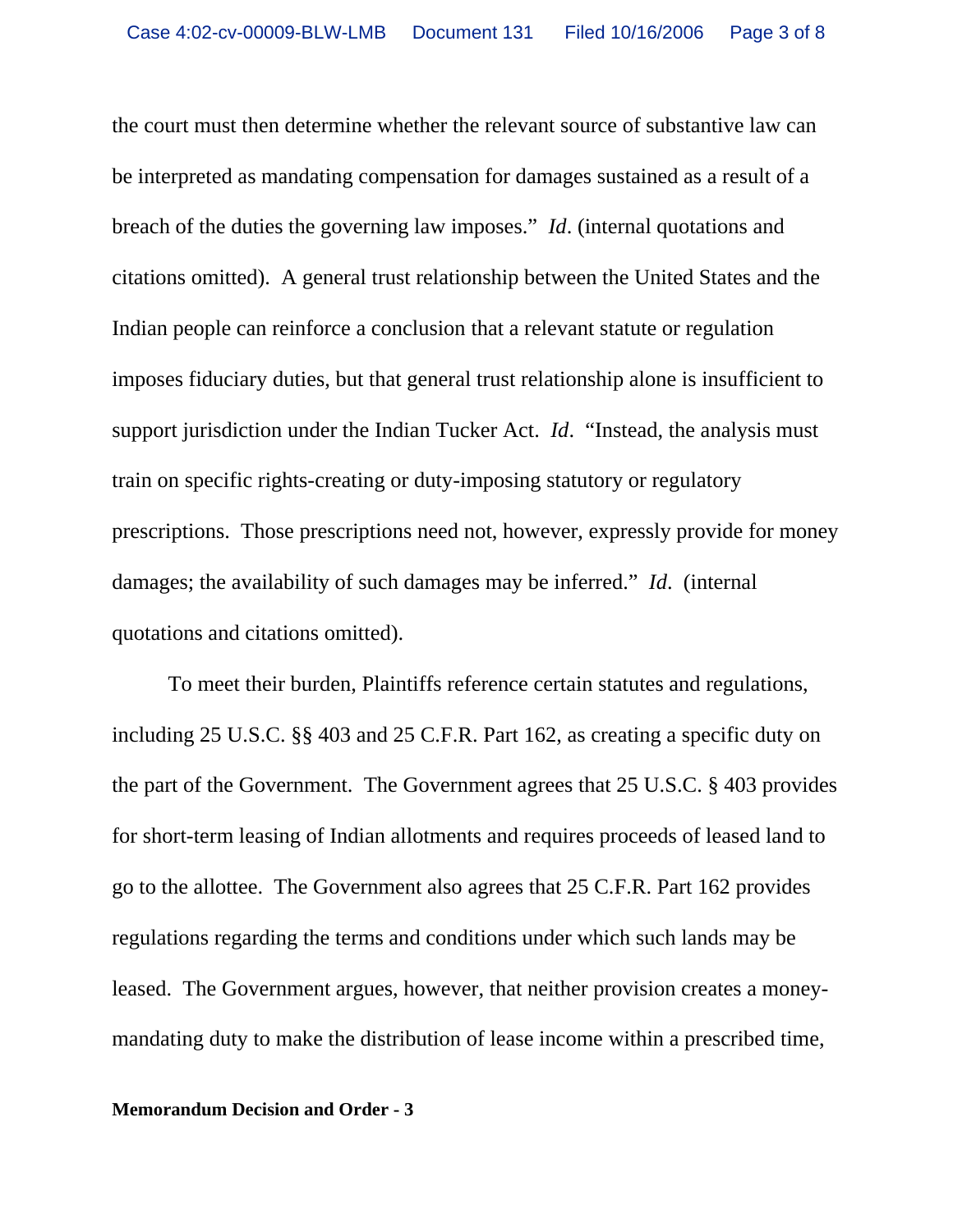which is the premise of Plaintiffs' breach of trust claim.

Plaintiffs point to 25 C.F.R. § 162.108 as authority obligating Defendants to ensure the prompt distribution of lease payments to Indian beneficiaries. In relevant part, 25 C.F.R. § 162.108 states, "We will ensure that tenants meet their payment obligations to Indian landowners, through the collection of rent on behalf of the landowners and the prompt initiation of appropriate collection and enforcement actions."

The fiduciary relationship between the United States and Indians was extensively addressed in *United States v. Mitchell*, 445 U.S. 535 (1980) ("*Mitchell I"*), and *United States v. Mitchell*, 463 U.S. 206 (1983) ("*Mitchell II"*). Based on those two cases, in order for a fiduciary duty to be enforceable through an action for money damages, "the relevant statutes and regulations must unambiguously provide that the United States has undertaken full fiduciary responsibilities as to the particular aspect of the relationship complained of." *Wright v. United States*, 32 Fed.Cl 54, 56 (1994) (internal quotations and citations omitted). "The availability of a monetary remedy depends upon the extent of the role that the Government is to play in the statutory or regulatory scheme upon which plaintiff relies." *Id*. at 57. "[T]he statutes and regulations defining the activity in question must show congressional intent to assume a trust relationship with specific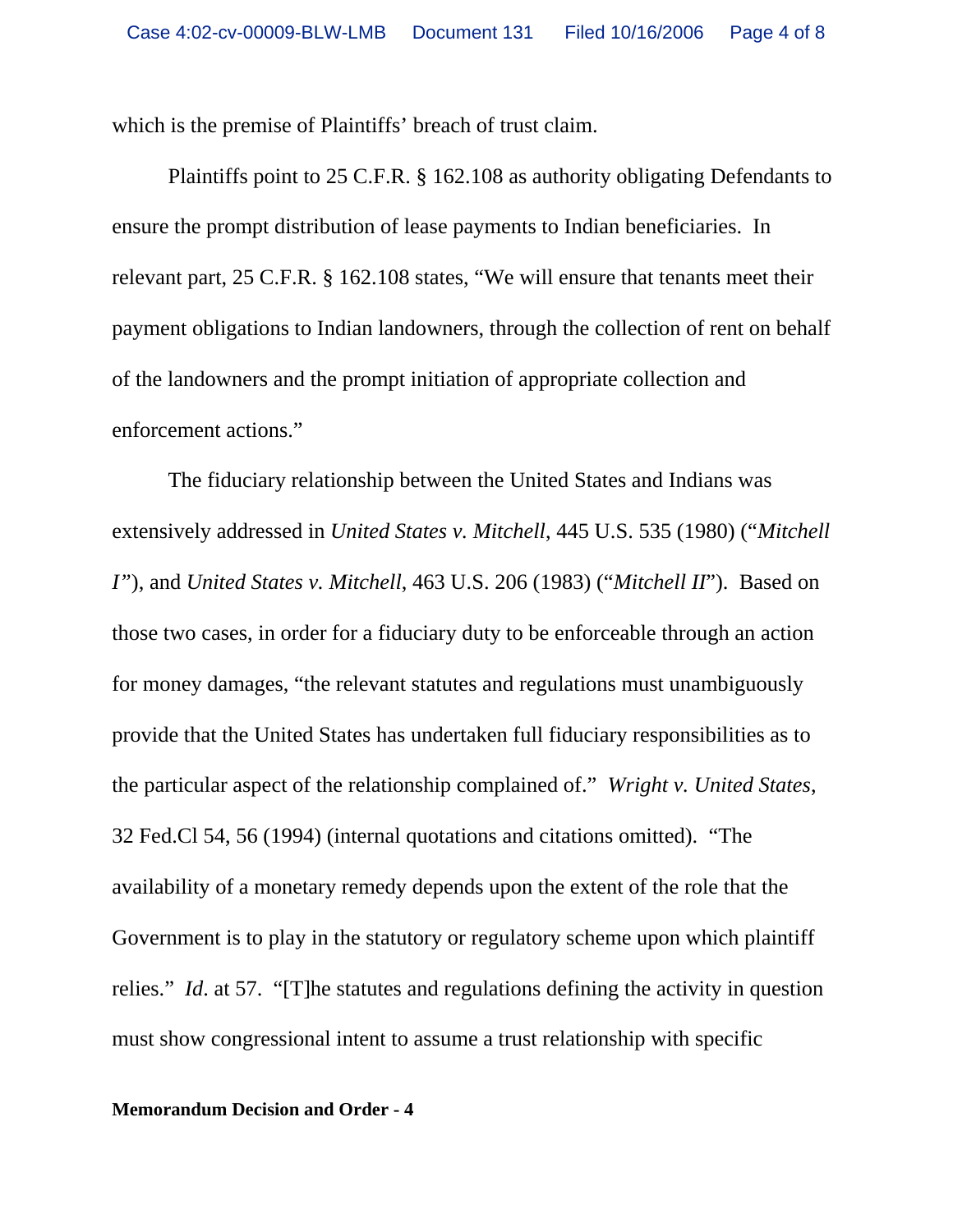contours. . . . The statutes and regulations at issue must be fairly susceptible to a construction that imposes particular fiduciary duties, the violation of which were contemplated to result in financial accountability." *Id*. (internal quotations citations omitted).

In *Wright*, the court found that the "federal regulations dealing with leasing of restricted Indian land allotments do not give the Government an extensive role in the leasing process." *Id*. The *Wright* court concluded,

> Even if the court assumes, as it must for purposes of this motion, that the Secretary or his designees failed to comply with specific regulatory requirements, it does not follow that those requirements should be enforced by a damage remedy. These isolated obligations do not fit into a comprehensive management scheme such as that found in Mitchell II. The court is persuaded that the limited duties placed on the Secretary by Part 162 call for a correspondingly limited remedy, to wit, the right to challenge the offending leases through an administrative process that is reviewable in district court. This process is capable of protecting the allottees from improper leases, and its effectiveness is evidenced by the actual administrative outcome in this case.

*Id*.

**Memorandum Decision and Order - 5** Although Plaintiffs suggest that *Wright* is distinguishable from this case because *Wright* did not involve a claim regarding receipt of lease proceeds, that does not change the fact that the isolated obligations of the Government in Indian land does not create a comprehensive management scheme such as that found in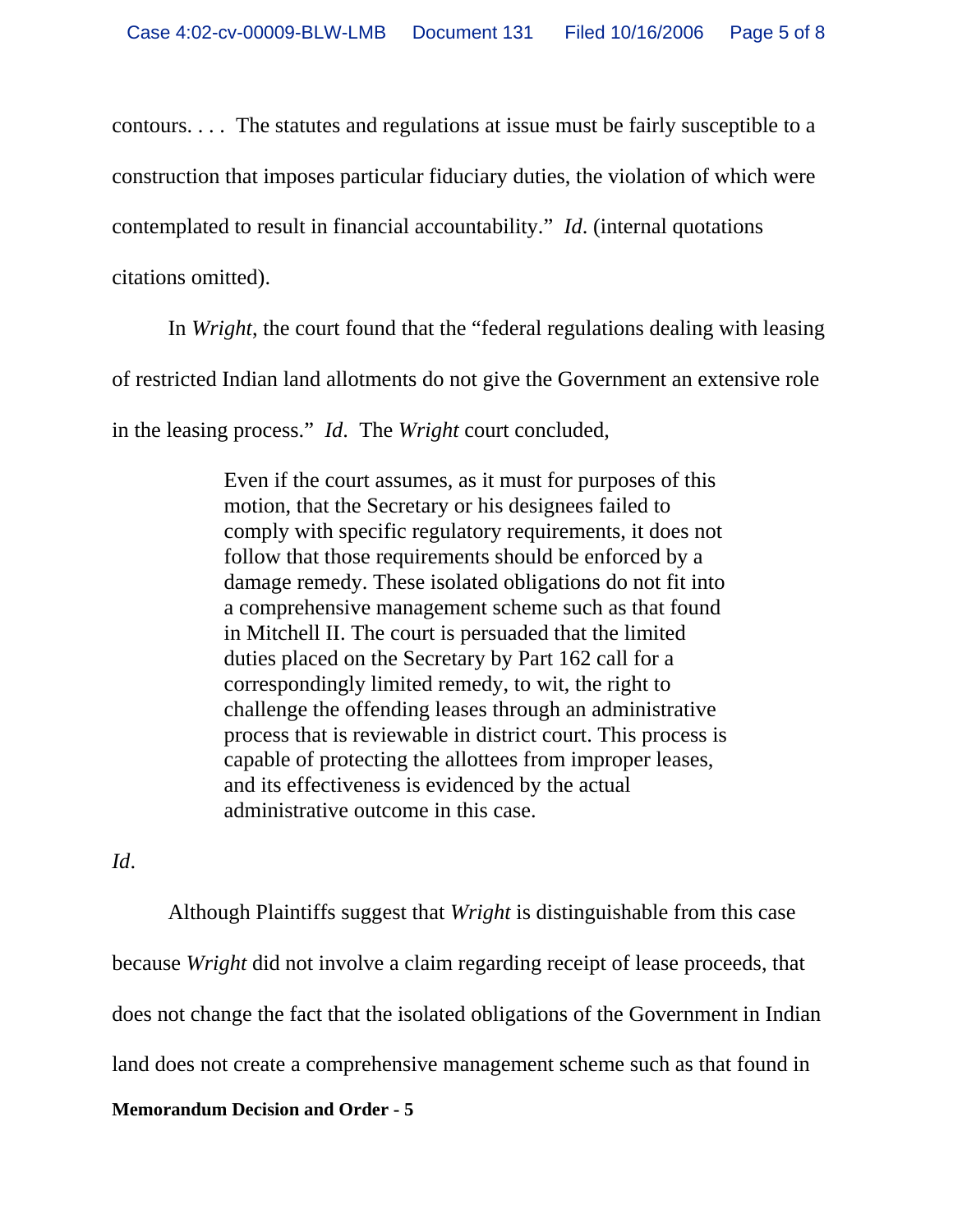*Mitchell II.* However, the Federal Circuit has found that, although the Secretary of Interior lacks ongoing management responsibility sufficient to present a statutory and regulatory management regime comparable to that found in *Mitchell II*, the commercial leasing program does "impose an enforceable fiduciary duty on the Government under the control portion of *Mitchell II*'s control or supervision test." *Brown v. United States*, 86 F.3d 1554, 1561 (Fed. Cir. 1996) (internal quotations and citations omitted). The Federal Circuit found that allottees do not control the leasing of their lands. *Id*. They can only grant leases of which the Secretary of Interior approves. *Id*. They can grant leases only on terms and forms that the Secretary of Interior approves. *Id*. And they cannot cancel a lease without the Secretary of Interior's prior approval, but the Secretary of Interior can cancel a lease without the allottee's consent. *Id*.

Still, that the commercial leasing regime created for trust lands imposes general fiduciary duties on the Government in its dealings with Indian allottees "'does *not* mean that any and every claim by the Indian lessor necessarily states a proper claim for breach of the trust.'" *Id*. at 1563 (quoting *Pawnee v. United States*, 830 F.2d 187, 191 (Fed. Cir. 1987) (emphasis in original). "[W]here no specific statutory requirement or regulation is alleged to have been breached by the Secretary [of Interior], the money claim against the government must fail." *Id*.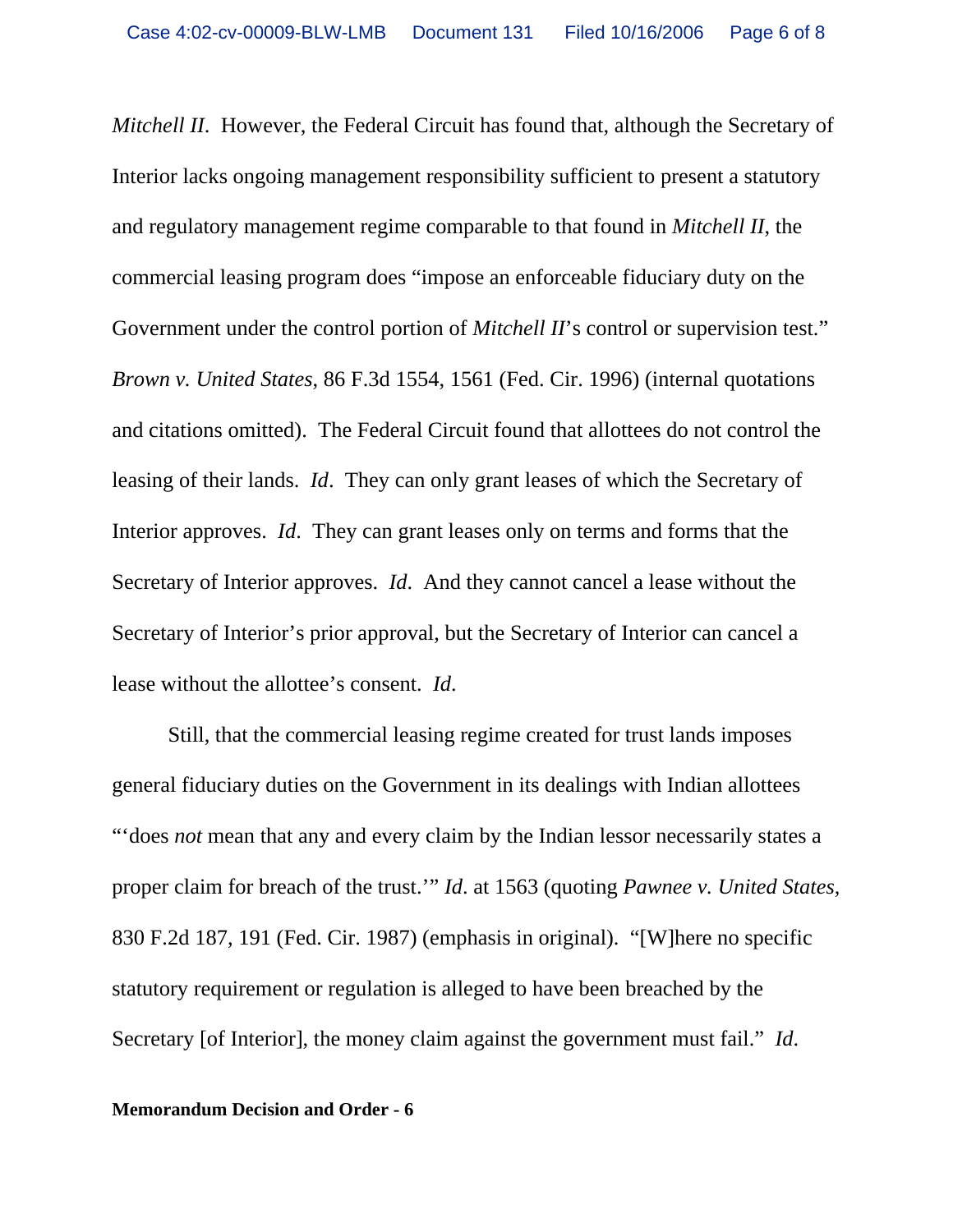In the instant case, Defendants did not fail to approve or cancel a lease, and they did not fail to pay Plaintiffs their lease proceeds. Instead, Plaintiffs accuse Defendants of failing to pay the lease proceeds in a timely manner. However, Plaintiffs cannot point to a specific statute or regulation requiring Defendants to pay the lease proceeds to Plaintiffs within a prescribed time. The closest Plaintiffs come is 25 C.F.R. § 162.108, which requires the Government to promptly initiate appropriate collection and enforcement actions. However, Plaintiffs do not claim that the tenants failed to pay Plaintiffs. Thus, there was no need for collection or enforcement actions. Rather, Plaintiffs' claims relate to the timely disbursement of lease payments collected by the Government, which is not addressed by 25 C.F.R. § 162.108. Thus, Plaintiffs' claims fail because Plaintiffs have failed to meet the threshold requirement of asserting that the Government has failed faithfully to perform a specific statutory or regulatory duty. *See United States v. Navaho Nation*, 537 U.S. 488, 506 (2003).

#### **ORDER**

NOW THEREFORE IT IS HEREBY ORDERED that Defendants' Motion for Summary Judgment (Docket No. 116) shall be, and the same is hereby, GRANTED.

The Court will enter a separate Judgment as required by Federal Rule of